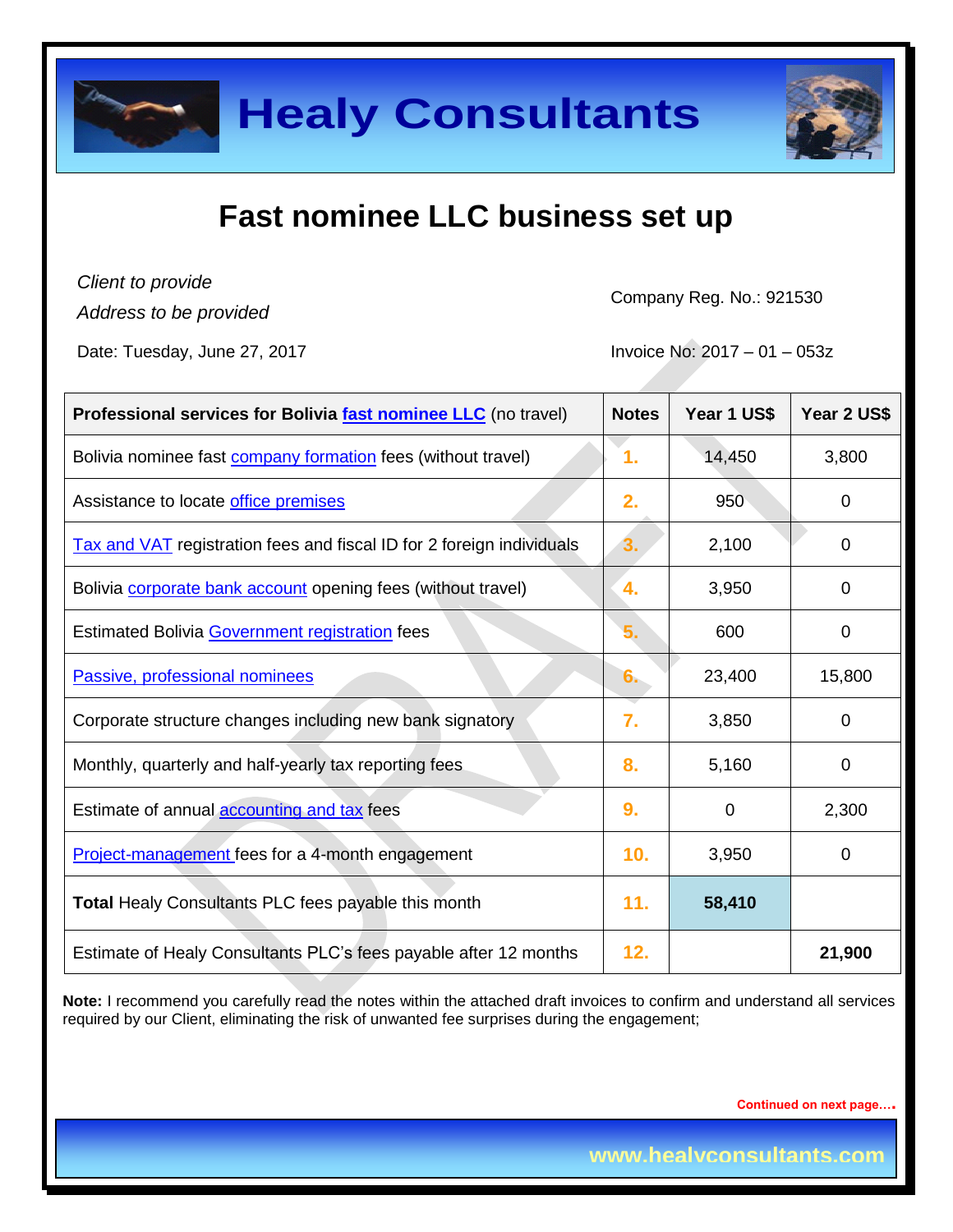

### **Fast nominee LLC business set up**

#### *Notes to invoice above:*

**1.** Healy Consultants Group PLC's fees to legally register ECEI's Bolivia LLC with our temporary professional, passive nominee [shareholders and directors](http://www.healyconsultants.com/corporate-advisory-services/nominee-shareholders-directors/) and bank signatory. Within 3 weeks, my team and I will email you **i)** a company registration number **ii)** a corporate bank account number **iii)** a city center business address **iv)** a tax number and **iv)** a proforma Bolivia sales invoice template complying with Bolivia company law;

Within 3 weeks, ECEI can legally conduct business in Bolivia, including **i)** issue sales invoices to local customers **ii)** sign customer and supplier contracts **iii)** sign a lease agreement for long term physical office and warehouse premises **iv)** and hire local and expatriate employees including secure employment visa approval;

All engagement fees are agreed and paid up front and agree to the fees published on our country [web pages](http://www.healyconsultants.com/turnkey-solutions/) (click link). Consequently, there are no hidden fees nor surprises nor ambushes throughout the engagement. All engagement deadlines are agreed up front in the form of a detailed project [plan,](http://www.healyconsultants.com/example-detailed-project-plan/) mapping out deliverables by week throughout the engagement term;



Every week during the engagement, Healy Consultants Group PLC emails ECEI a detailed email engagement [status update.](http://www.healyconsultants.com/index-important-links/weekly-engagement-status-email/) ECEI is immediately informed of engagement problems and solutions. In your preferred language, your dedicated Engagement Project Manager will communicate with you via phone, Skype, WhatsApp, Viber, sms, WeChat, Telegram, QQ, Facebook Messenger or Line Messenger;

- **2.** In accordance with **Companies Act**, a company shall as from the date of its incorporation have a registered office in Bolivia, to which official government communications and notices may be addressed. To comply with this requirement, Healy Consultants' Bolivia office will be the registered office address for your company. Thereafter, this address will be used to receive government correspondence including **i)** tax letters **ii)** notice of the legal annual return; and **iii)** all government communications. Most of our Clients wish to place [Healy Consultants' office address](http://www.healyconsultants.com/corporate-outsourcing-services/company-secretary-and-legal-registered-office/) on invoices, contracts, websites and business cards;
- **3.** In accordance with Bolivia law, each entity must register for corporate tax and VAT with the Servicio [de Impuestos Nacionales.](http://www.impuestos.gob.bo/) Our fee for this purpose will be US\$950.

All the directors and shareholders of a Bolivia LLC company are required to obtain a Fiscal code and a tax identification number. If required, Healy Consultants PLC's fees for each application amounts to US\$575 per person;

**Continued on next page….**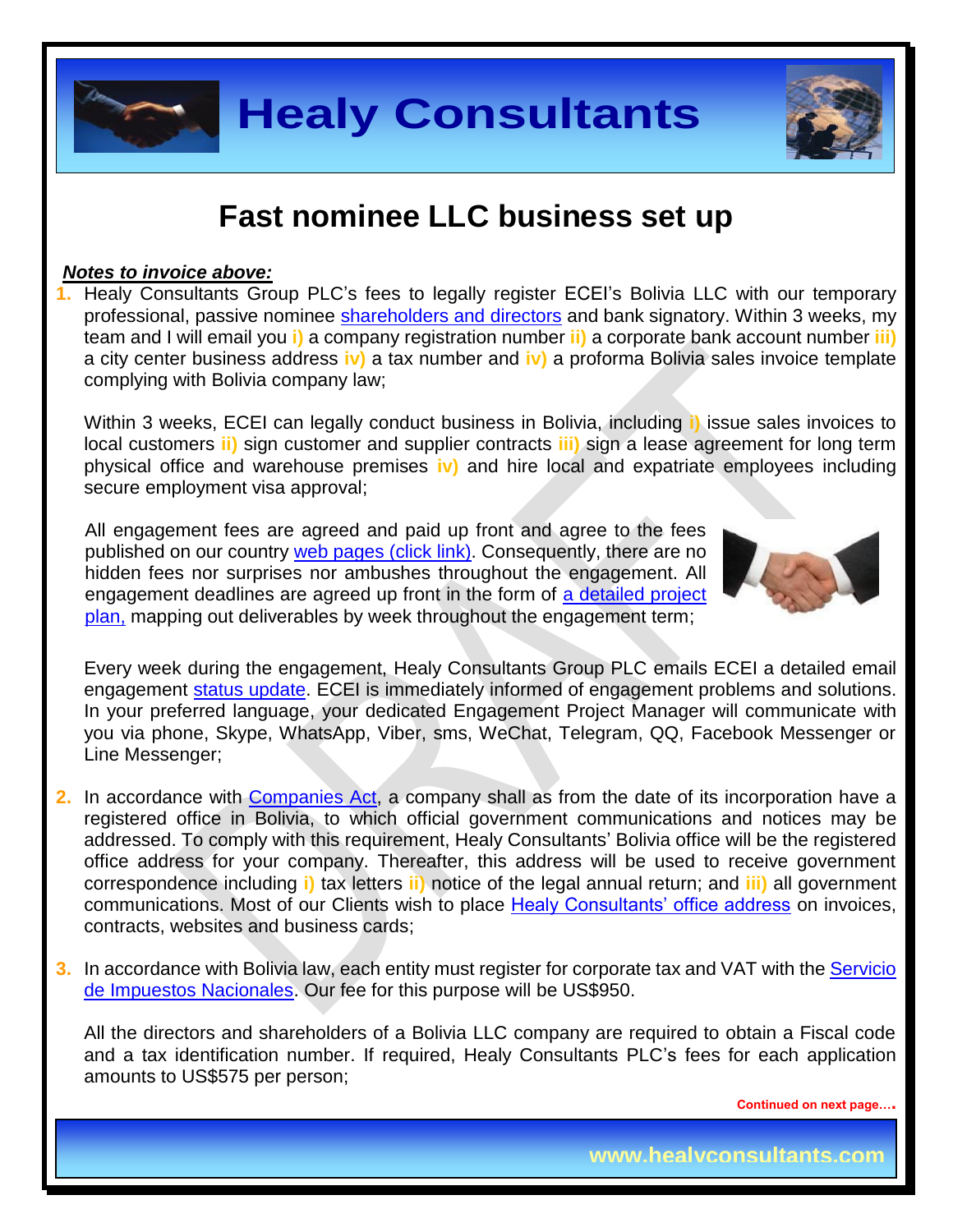



#### **Fast nominee LLC business set up**

**4.** Healy Consultants Group PLC will be pleased to open a Bolivia corporate bank account without your travel. It is a time-consuming task, Healy Consultants will shelter ECEI from the administrative hurdles. As you can appreciate, it is a challenging task to secure corporate bank account approval through a newly formed company;

At the beginning of the engagement, Healy Consultants Group PLC will secure corporate bank account approval using our professional, passive nominee shareholder, director and bank signatory. We will prepare a quality business plan for the bank; to optimize the probability of corporate bank account approval. Following completion of Bolivia business set up, ECEI will appoint their preferred shareholders and directors and bank signatory;

Depending on our Clients' business and nationality, there is a 40% probability the banks will request beneficial owners and future bank signatories to travel to Bolivia for a one hour bank interview. Healy Consultants Group PLC will try its best to negotiate with the bank for a travel exemption. If ECEI must travel to Bolivia for bank account signatory change, Healy Consultants will refund ECEI US\$950;







The banks enjoy ultimate power of approval of corporate bank account applications. Consequently, guaranteed success is outside of Healy Consultants Group PLC's control. What is inside our control is the preparation and submission of a high-quality bank application; maximizing the likelihood of approval;

Global banks continue to tighten corporate bank account opening procedures, their internal compliance departments completing more thorough due diligence of Clients. Consequently, ECEI should expect the bank account approval period to take up to 6 weeks. See also note below for further details on timelines for bank signatory changes. Furthermore, global banks now might also require evidence of proof of business, including sales contracts or lease agreement;

**Continued on next page….**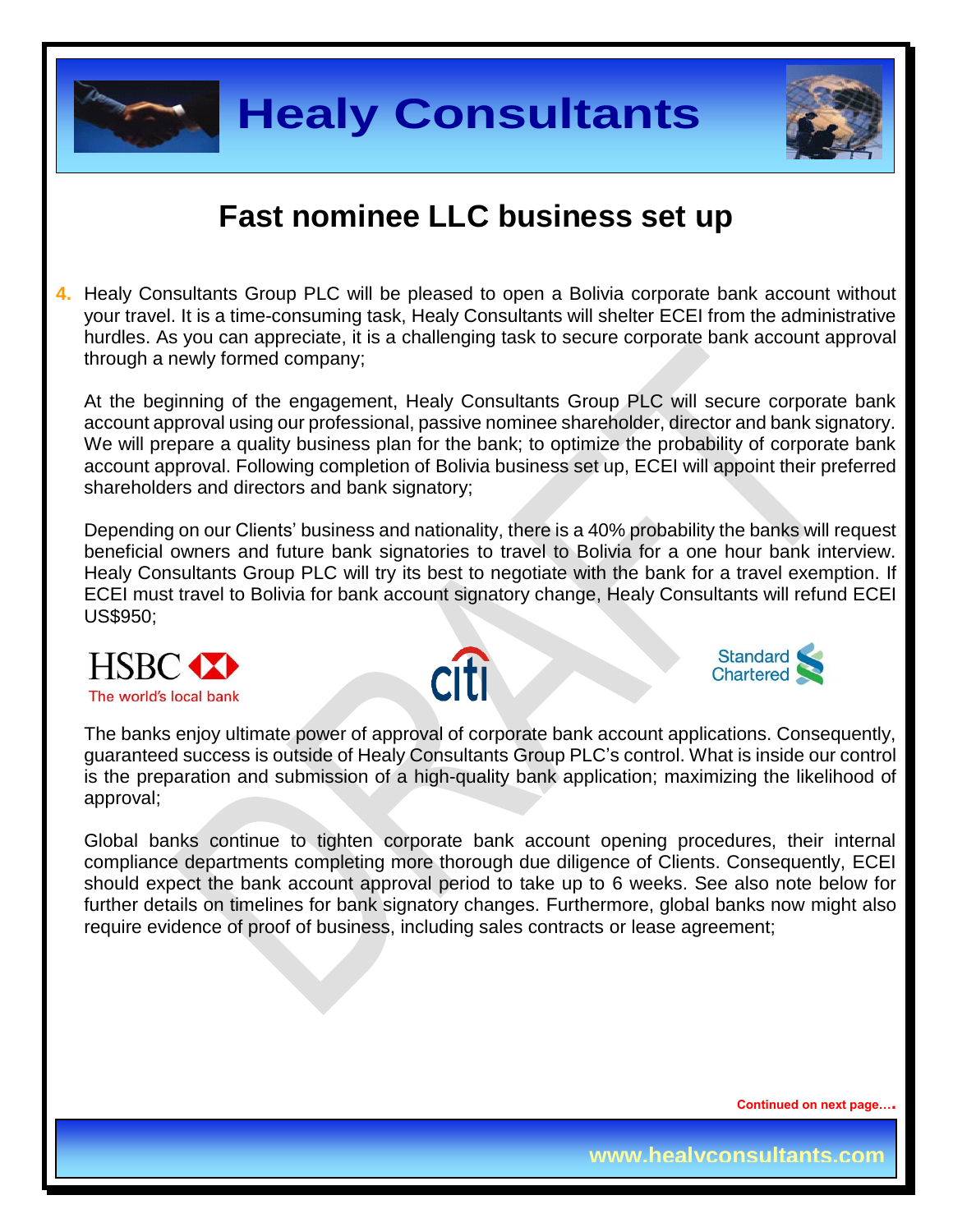



### **Fast nominee LLC business set up**

- **5.** This fee is an estimate of government costs payable during your Firm's engagement. For transparency purposes, all government fee payments will be supported by original receipts and invoices. Examples of government costs include **i)** reserving the company name at the Commercial Registry; ii) publish the new company notice in the official National newspaper **iii)** register with the Public Register of Commerce, **iv)** buy the special books and **v)** register with the Chamber of Commerce and Industry, **vi)** register for national health insurance and short-term disability coverage and **vii)** Register at the Ministry of Labor, enroll in the "Registro Obligatorio de Empleadores-ROE". Following engagement completion, Healy Consultants PLC will refund our Client any excess of funds received over actual Government costs paid;
- **6.** In accordance with [Companies Act,](http://www.fundempresa.org.bo/docs/content_new/codigo-de-comercio-_170.pdf) all Bolivia companies must have **i)** 2 shareholders and **ii)** 1 director, who needs to be resident in Bolivia. Appointment of Healy Consultants Group PLC professional, passive [nominee shareholders](http://www.healyconsultants.com/corporate-advisory-services/nominee-shareholders-directors/national-shareholder-services/) and [directors](http://www.healyconsultants.com/corporate-advisory-services/nominee-shareholders-directors/resident-director-services/) (click links) and bank signatory enables ECEI to **i)** sales invoice customers within 3 weeks and **ii)** sign contracts and lease premises;

If required, Healy Consultants Group PLC will be pleased to provide our Client with a full package of passive professional nominee services. Our fee is US\$23,400 for this service with shareholders for four months (until the corporate structure is successfully changed) and one resident director for one year. **i)** US\$950 monthly per national shareholder and **ii)** US\$1,317 monthly per resident director. Our fee to provide a country [resident director](http://www.healyconsultants.com/corporate-advisory-services/nominee-shareholders-directors/resident-director-services/) (click link) is US\$15,800 per annum;

**7.** Following business set up completion, Healy Consultants Group PLC assists ECEI appoint their preferred shareholders and directors and bank signatory. Depending on our Clients' business and the efficiency of the Government and bank Departments, this process can take up to 3 months. This is the hardest part of the engagement;

This fee covers Healy Consultants professional fee to assist ECEI secure the amended memorandum and articles of association. This includes our fee to draft and submit applications to the Commercial Registry to **i)** seek approval for share purchase **ii)** change company name **iii)** change business activity **iv)** change director and company shareholder. All of the changes made will be reflected on the amended memorandum and articles of association. Appointing new and resigning old shareholders and directors is a complex, lengthy process; exacerbated by inefficient Government Departments;

Before the Bolivian bank approves our Clients' preferred bank signatory, the bank in-house Legal and Compliance Department will request additional Know Your Customer documents. Change of corporate structure and of bank signatory is a time-consuming task, but Healy Consultants Group PLC will shelter ECEI from this administrative burden;

**Continued on next page….**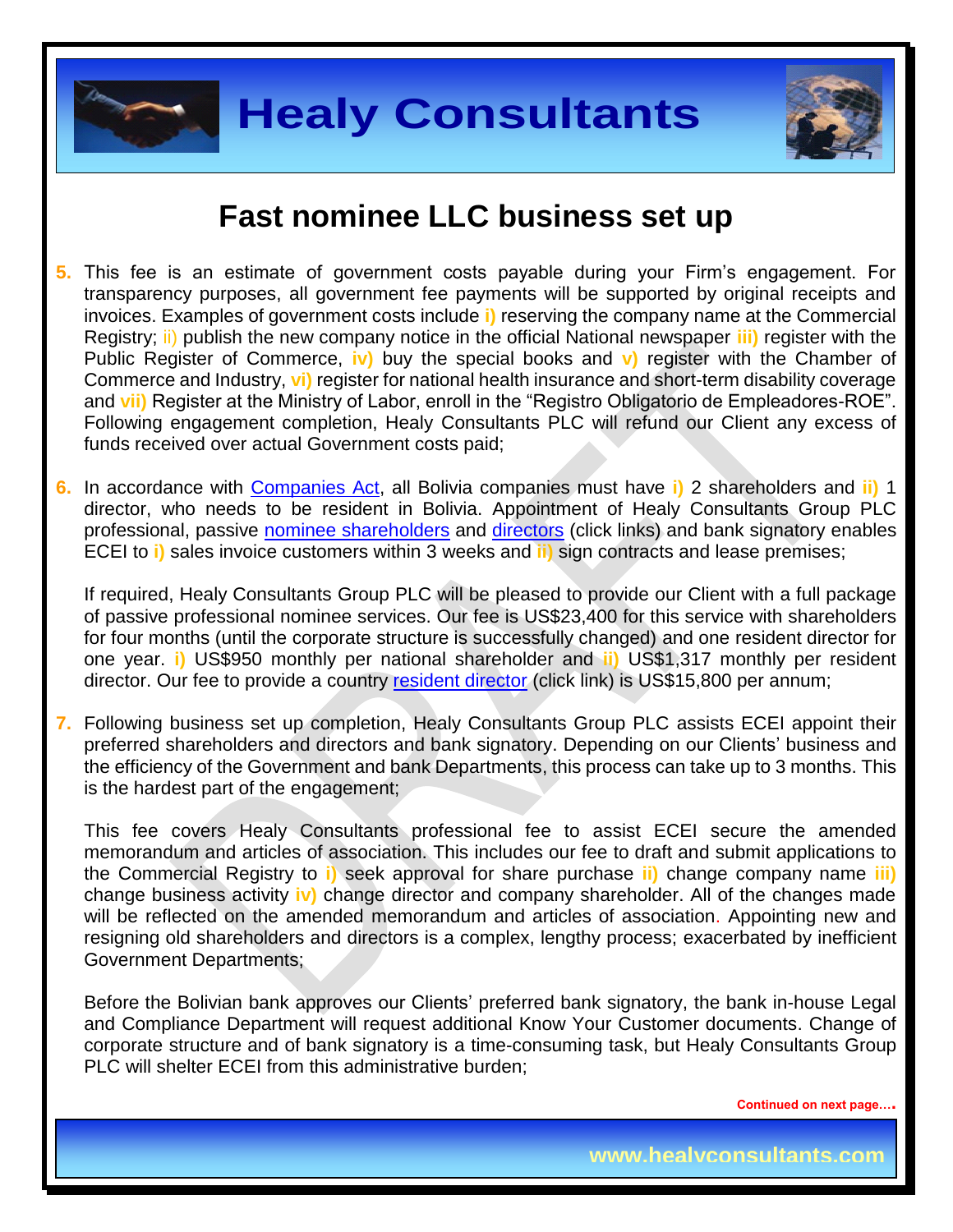

#### **Fast nominee LLC business set up**

Realistically and so you can plan your business, ECEI will be able to log into e-banking within 6 weeks from the time Healy Consultants Group PLC completes corporate structure change, as outlined on this [web page \(click link\);](http://www.healyconsultants.com/turnkey-solutions/)

**8.** Monthly, quarterly and mid-year Government tax obligations include monthly payroll and VAT reporting. If ECEI needs our help, Healy Consultants PLC can complete monthly Government reporting for a monthly fee of US\$860. For the first 6 months' post company registration, Healy Consultants Group PLC will timely and accurately complete this statutory task.

Healy Consultants PLC monthly support will include i) receive in dropbox the monthly invoices from our client ii) label monthly bank statement transactions iii) preparation and submission of VAT returns and iv) submission of monthly employee payroll reporting. If required, to minimize monthly costs, Healy Consultants Group PLC will assist ECEI recruit a local in-house accountant to remotely complete this monthly task.

**9.** For an active trading company, these accounting and tax fees are an estimate of Healy Consultants Group PLC fees to efficiently and effectively discharge your annual company accounting and tax obligations. Following receipt of a set of draft accounting numbers from your company, Healy Consultants Group PLC will more accurately advise accounting and tax fees;



**10.**Healy Consultants Group PLC project management fees relate to time and resources dedicated to:

- **a.** thoroughly research and plan Bolivia business set up for ECEI;
- **b.** devising strategies to **i)** minimise the total engagement period **ii)** complete the engagement without ECEI travelling **iii)** avoid the need for a Bolivia national [shareholder](http://www.healyconsultants.com/corporate-advisory-services/nominee-shareholders-directors/national-shareholder-services/) and **iv)** avoid the need for a specific regulatory license;
- **c.** agreeing the optimum corporate structure with ECEI;
- **d.** submitting a high-quality company incorporation application to the Commercial Registry;
- **e.** choosing the optimum regulatory license for ECEI business activities (if required);
- **f.** injecting the paid up share capital on our Clients' behalf;
- **g.** collating and supervising the legalisation and attestation and translation of Client documents;
- **h.** weekly detailed engagement [status updates](http://www.healyconsultants.com/index-important-links/weekly-engagement-status-email/) to ECEI and weekly Friday conference calls;
- **i.** payment of retainer fees to multiple local lawyers and accountants;

**Continued on next page….**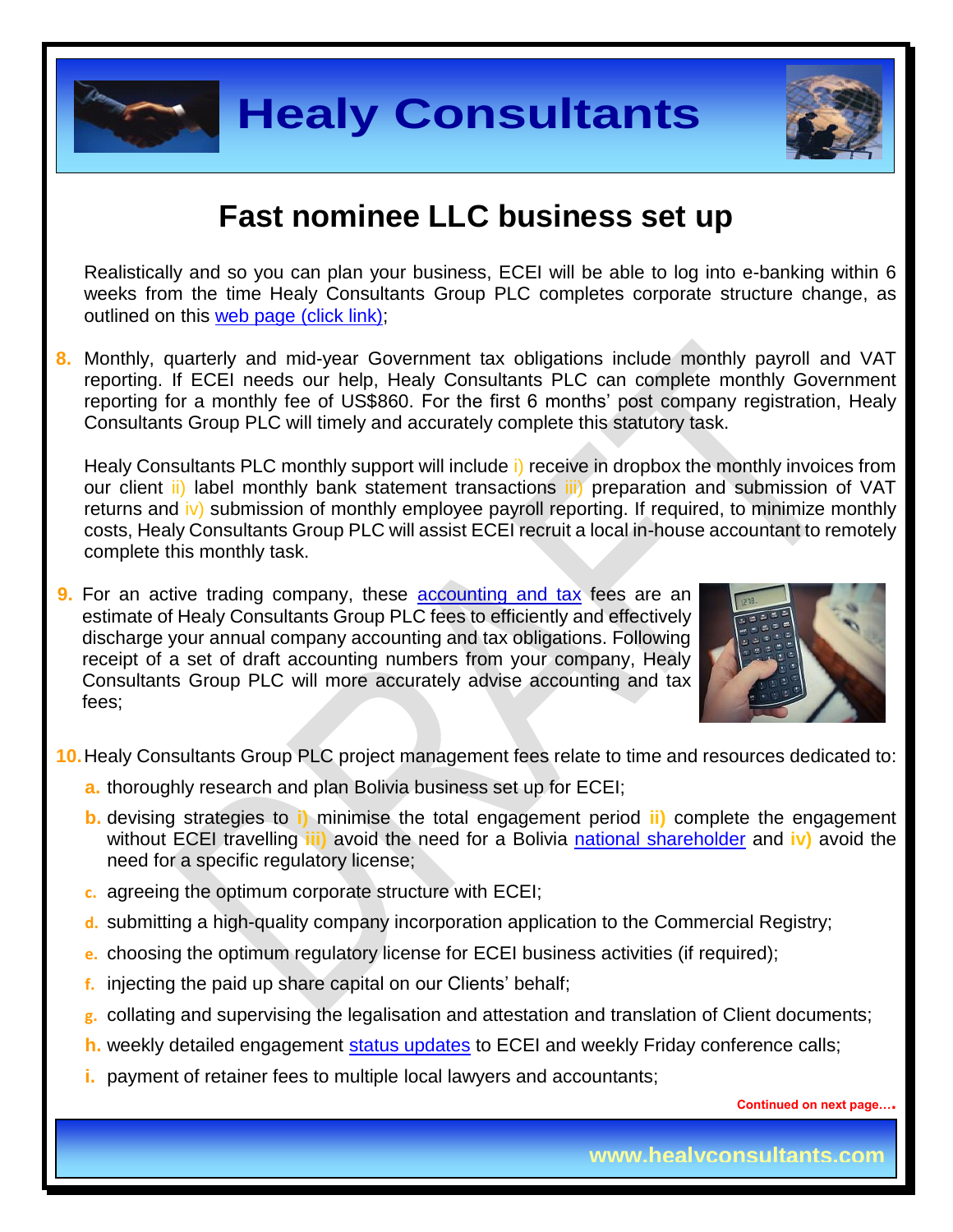



# **Fast nominee LLC business set up**

- **j.** ensuring ECEI complies with local regulations and legally owns and controls the new entity;
- **k.** ascertain the specific accounting, tax, legal and compliance considerations;
- **l.** finding solutions to [challenges that](http://www.healyconsultants.com/engagement-project-management/) occur throughout the engagement;
- **m.**determining the local and international tax obligations of the new entity, including corporate income tax, payroll taxes, withholding tax and sales taxes.
- **11.**All fees quoted in this invoice correspond to fees quoted on Healy Consultant Group PLC's [business](http://www.healyconsultants.com/india-company-registration/)  [website.](http://www.healyconsultants.com/india-company-registration/) Please review this invoice carefully to identify errors. During the rush of a business day, it is possible Healy Consultants inadvertently made fee calculation errors, typing errors or omitted services or omitted historic fee payments from Clients. In the unfortunate event, you identify invoice errors, please revert to me directly re the same. I apologize in advance if I or my staff made invoice errors;
- **12.**Assuming ECEI re-engages Healy Consultants Group PLC in year 2, this fee is an estimate of the fees payable next year, 12 months after the date of company registration;
- **13.**Some Clients engage Healy Consultants Group PLC to [recruit](http://www.healyconsultants.com/corporate-outsourcing-services/how-we-help-our-clients-recruit-quality-employees/) local employees. We have a lot of experience in this area and we are quite skilled at securing quality candidates for our Clients;
- **14.**The fees quoted in this sales invoice today, are a prediction of the fees required to efficiently and timely complete this engagement. If during the engagement Healy Consultants Group PLC realizes that the project is more complex than anticipated, requiring a large additional investment of time, my Firm will revert to request additional fees. If Healy Consultants completes the engagement faster than expected and more easily than expected, Healy Consultants Group PLC is happy to refund some fees to ECEI;
- **15.**During company registration, the minimum paid up share capital of US\$1 must be injected into the local corporate bank account or capital account. The paid-up share capital may vary depending on our Clients' business. To optimize engagement efficiency and minimize delays, Healy Consultants Group PLC is happy to deposit these funds on behalf of ECEI;
- **16.**Depending on our Clients' business and nationality, the Government may require a special regulatory license to carry on your business in the country. Healy Consultants Group PLC will assist ECEI secure license approval. There may be additional fees for this service. However, the Government enjoys ultimate power of approval of company corporate structure changes and business licenses;

**Continued on next page….**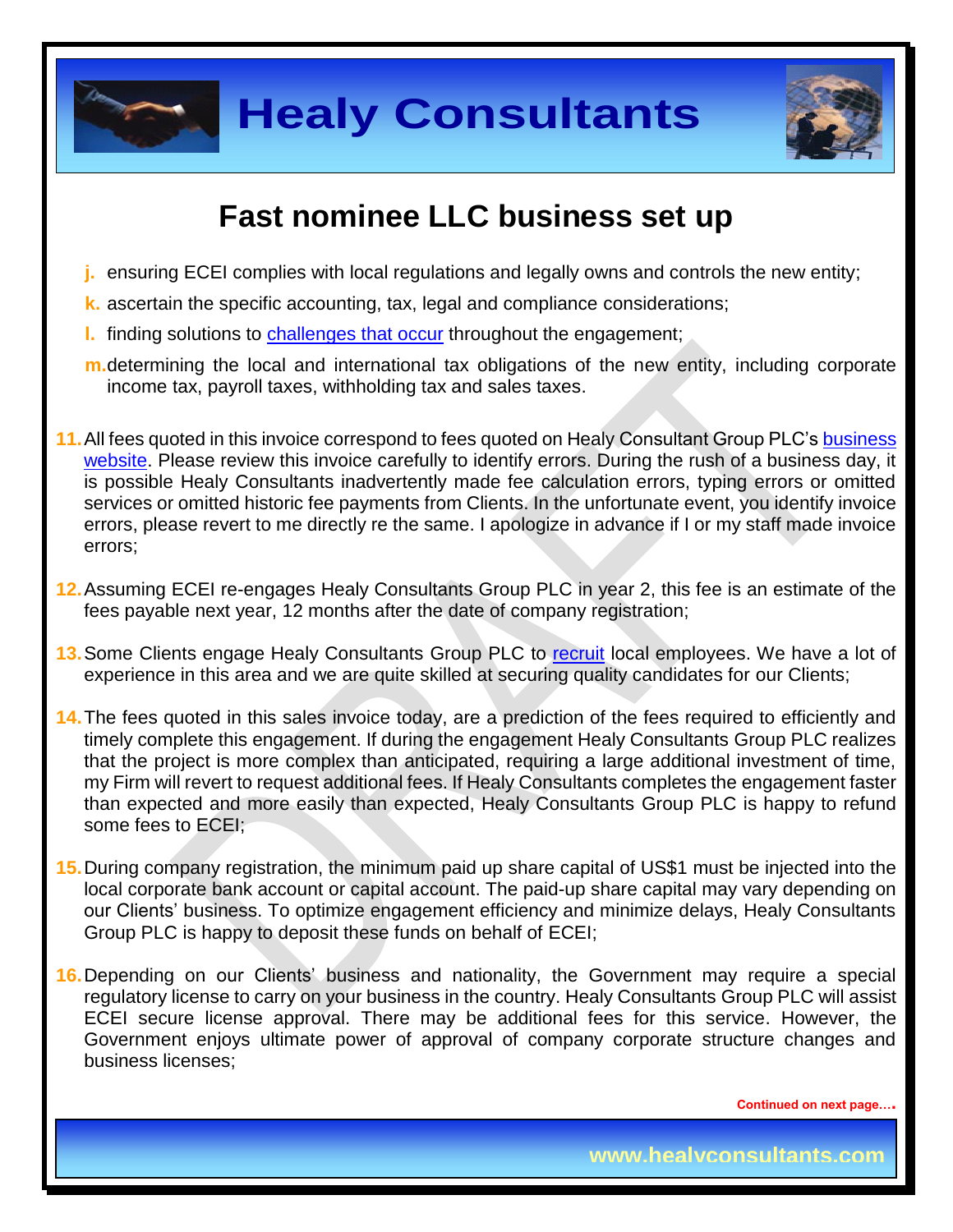

# **Fast nominee LLC business set up**

**17.** If ECEI and Healy Consultants Group PLC properly plan this engagement, our Clients' directors and shareholders will *not* have to travel during this engagement. Healy Consultants will efficiently complete company registration, corporate bank account opening; and change of corporate structure and bank signatory in a timely manner without our Clients' presence. Instead, ECEI will need to **i)** sign and get documents legalized in the embassy in their country of origin and **ii)** courier the originals to Healy Consultants Group PLC office;



- 18. If required, Healy Consultants PLC will be pleased to assist your firm to secure employee [visa](http://www.migracion.gob.bo/web/) approvals. Our fee is US\$2,950 for the first employee, US\$1,950 for the second employee, US\$950 per employee thereafter. Our employee visa fees includes preparation of a quality visa application and submitting to the correct Government immigration officers. The Government enjoys ultimate power of approval of visa applications. Consequently, guaranteed success is outside of Healy Consultants PLC' control. What is inside our control is the preparation and submission of a high quality immigration visa application that maximizes the likelihood of visa approval;
- **19.**During the engagement, shareholders and directors' documents may need to be translated into the local language; before the Government and Bank approves company registration and corporate bank account opening respectively. Consequently, our Client should budget for possible additional translation and embassy attestation fees. Either our Client or Healy Consultants PLC can complete this administrative task;

As always, Healy Consultants PLC will negotiate with all third parties to eliminate or reduce additional engagement costs. For transparency purposes, all third-party fee payments will be supported by original receipts and invoices. Examples of possible third-party payments include **i)** embassy fees **ii)** notary public costs **iii)** official translator fees;

- **20.**As stipulated on our [business website](http://www.healyconsultants.com/) and in section 3 of our engagement letter, Healy Consultants Group PLC will only commence the engagement following **i)** settlement of our fees and **ii)** completion and signing of our legal engagement letter;
- **21.** To assist ECEI to minimize foreign exchange costs, we offer the payment in US\$ € £ A\$ S\$. Kindly let me know in which currency your Firm prefers to settle our fees and I will send an updated invoice, thank you;

**Continued on next page….**